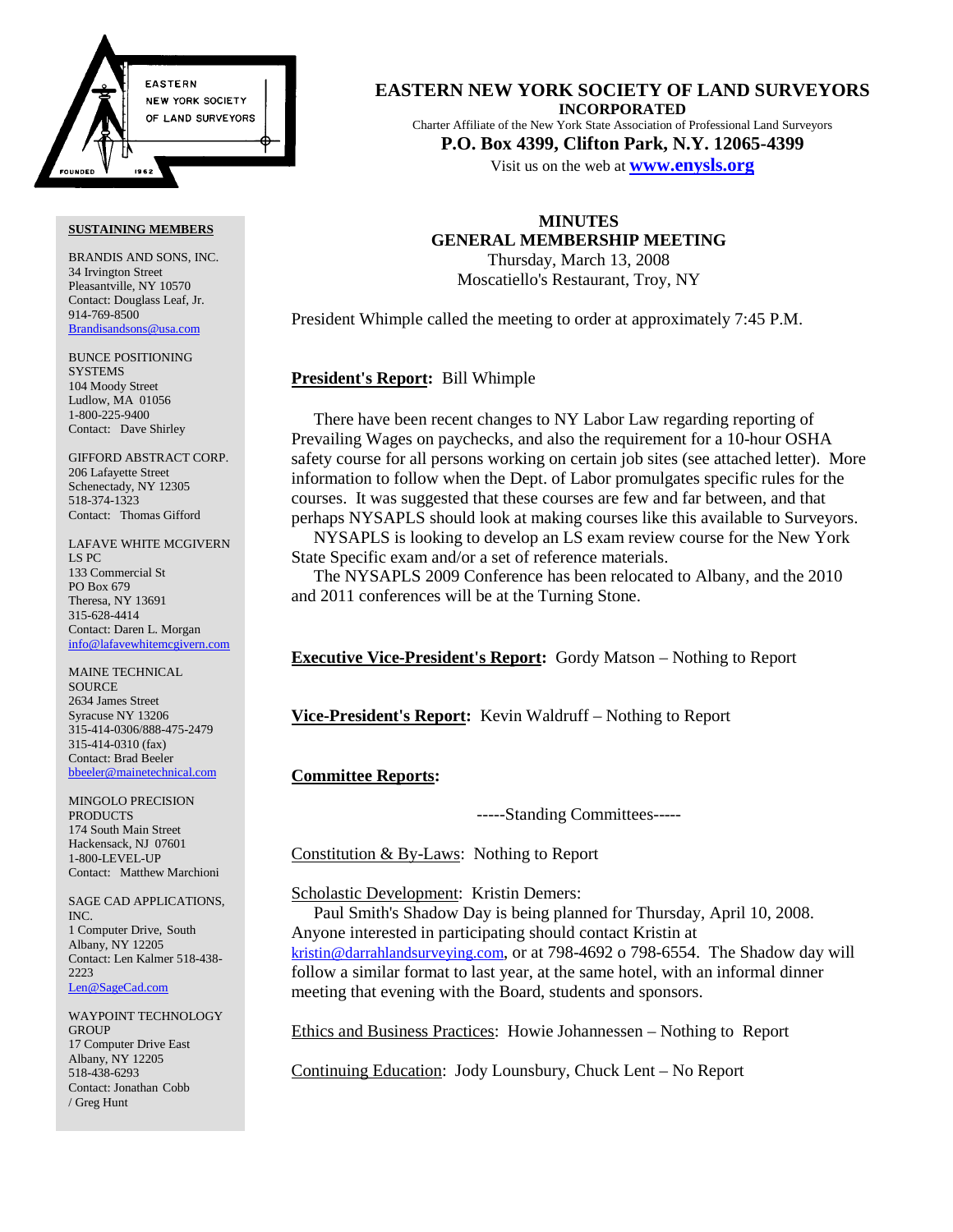#### **SUSTAINING MEMBERS**

BRANDIS AND SONS, INC. 34 Irvington Street Pleasantville, NY 10570 Contact: Douglass Leaf, Jr. 914-769-8500 Brandisandsons@usa.com

BUNCE POSITIONING **SYSTEMS** 104 Moody Street Ludlow, MA 01056 1-800-225-9400 Contact: Dave Shirley

GIFFORD ABSTRACT CORP. 206 Lafayette Street Schenectady, NY 12305 518-374-1323 Contact: Thomas Gifford

LAFAVE WHITE MCGIVERN LS PC 133 Commercial St PO Box 679 Theresa, NY 13691 315-628-4414 Contact: Daren L. Morgan info@lafavewhitemcgivern.com

MAINE TECHNICAL **SOURCE** 2634 James Street Syracuse NY 13206 315-414-0306/888-475-2479 315-414-0310 (fax) Contact: Brad Beeler bbeeler@mainetechnical.com

MINGOLO PRECISION PRODUCTS 174 South Main Street Hackensack, NJ 07601 1-800-LEVEL-UP Contact: Matthew Marchioni

SAGE CAD APPLICATIONS, INC. 1 Computer Drive, South Albany, NY 12205 Contact: Len Kalmer 518-438- 2223 Len@SageCad.com

WAYPOINT TECHNOLOGY **GROUP** 17 Computer Drive East Albany, NY 12205 518-438-6293 Contact: Jonathan Cobb / Greg Hunt

Finance: Bill Darling - Nothing to Report

Membership: Gordy Matson – Nothing to Report

Legislative: Howie Johannessen – Nothing to Report

Program: Bill Whimple President Whimple discussed the plans for Past Presidents' Night in May.

Public Relations: Wayne Willson – Nothing to Report

Technical Information: Eric Crampton – Nothing to Report

-----Temporary and Ad-hoc Committees-----

Website and Archival Information: Kurt Heiss – Nothing to Report

#### **Old Business:**

None

#### **New Business:**

Jennifer Mauer, NYSAPLS Executive Secretary, gave a short introduction and mentioned the change in the conference venue to Albany for 2009.

The meeting was adjourned at approximately 8:00 P.M, and Robert Prescott gave a presentation on Photography, including pictures from Mt. Washington and New Mexico, followed by an ENYSL Scholarship Fund Raffle.

**The next meeting of will be held on Thursday, May 8th, 2008 and will be Past Presidents' Night.**

> Respectfully Submitted, **Kurt J. Heiss, LS ENYSLS Secretary heisskj953@roadrunner.com**

### **EASTERN NEW YORK SOCIETY OF LAND SURVEYORS, INC.**

**President: William Whimple Don Darrah 2009 Matthew Bowe 2010 Bill Darling 2011** Exec. Vice-President: Gordon Matson C. Howard Johannessen 2009 Kevin Waldruff 2010 **Vice-President: Kevin Waldruff Gordon Matson 2009 William Whimple 2010 Robert J. Ihlenburg 2011 Secretary: Kurt Heiss<br>Treasurer: Robert J. Ihlenburg** 

| Don Darrah          |
|---------------------|
| C. Howard Johanness |
| Gordon Matson       |
| Kristin Demers      |

Past President - Joseph Malinowski **Director N.Y. State Assoc. of Professional Land Surveyors - William Whimple (518) 732-4190 Director N.Y. State Assoc. of Professional Land Surveyors - Gordon Matson (518) 783-6054** President's Address - 38 Orchard Road, Castleton on Hudson, NY 12033 - wwhimple@cha-llp.com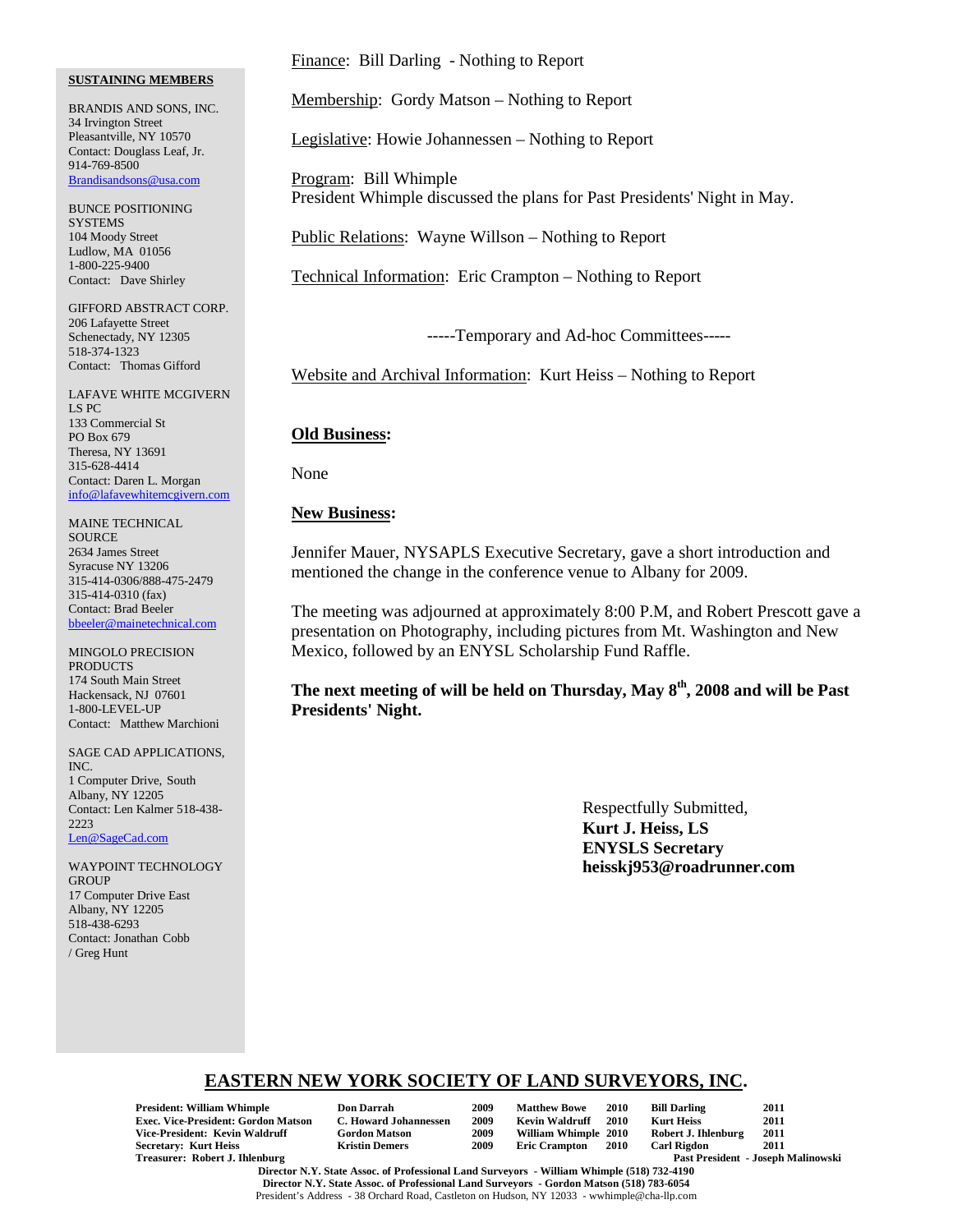Ioldb*erg* (& <u>i</u>mmai

ATTORNEYS AT LAW

**G&C Building** 66 North Village Avenue . Rockville Centre . New York 11570 516-764-2800 · Fax 516-764-2827 hlgoldberg@goldbergconnolly.com

Henry L. Goldberg MEMBER N.Y. AND FLA. BAR

> TO: Clients, Colleagues and Friends of the Firm

FROM:

Henry L. Goldberg, Esq

RE: Important Changes to the NYS Labor Law

- 1. Effective February 24, 2008 Required Prevailing Wage Notification
- 2. Effective July 18, 2008 Mandatory Safety Course Certification

DATE: February 7, 2008

\*\*\*\*\*\*\*\*\*\*\*\*\*\*\*\*\*\*\*\*\*\*\*\*

# I. New Prevailing Wage Law Notice Requirement.

Effective February 24, 2008, all employers on public works projects in NYS must include on each employee's weekly pay stub, the prevailing wage classification and rate for that employee's particular work. The rate to be included on the pay stub is the applicable prevailing wage rate for the individual employee ("laborer, worker or mechanic"), not his actual rate of pay. In some instances, employees may be paid more than the prevailing wage rate.

If an individual is covered by more than one job classification within a payroll period, then each such classification and prevailing wage rate must be reported on the pay stub.

The prevailing rate is for direct labor only, not fringe benefits, unless such benefits are paid directly to the employee through a cash equivalent payment in the particular paycheck.

In addition, the new law requires the following annual notices:

- At the beginning of performance of every public works contract and with the first paycheck after July first of each year, the contractor and every subcontractor shall notify all applicable employees, in writing, on the form to be prescribed by the NYS Department of Labor, of his right to be paid the prevailing wage and of the telephone number and address of the Department.
- This annual notice shall also inform each applicable employee of his right to contact the NYS Labor Department if he does not receive the proper prevailing wage or supplement.